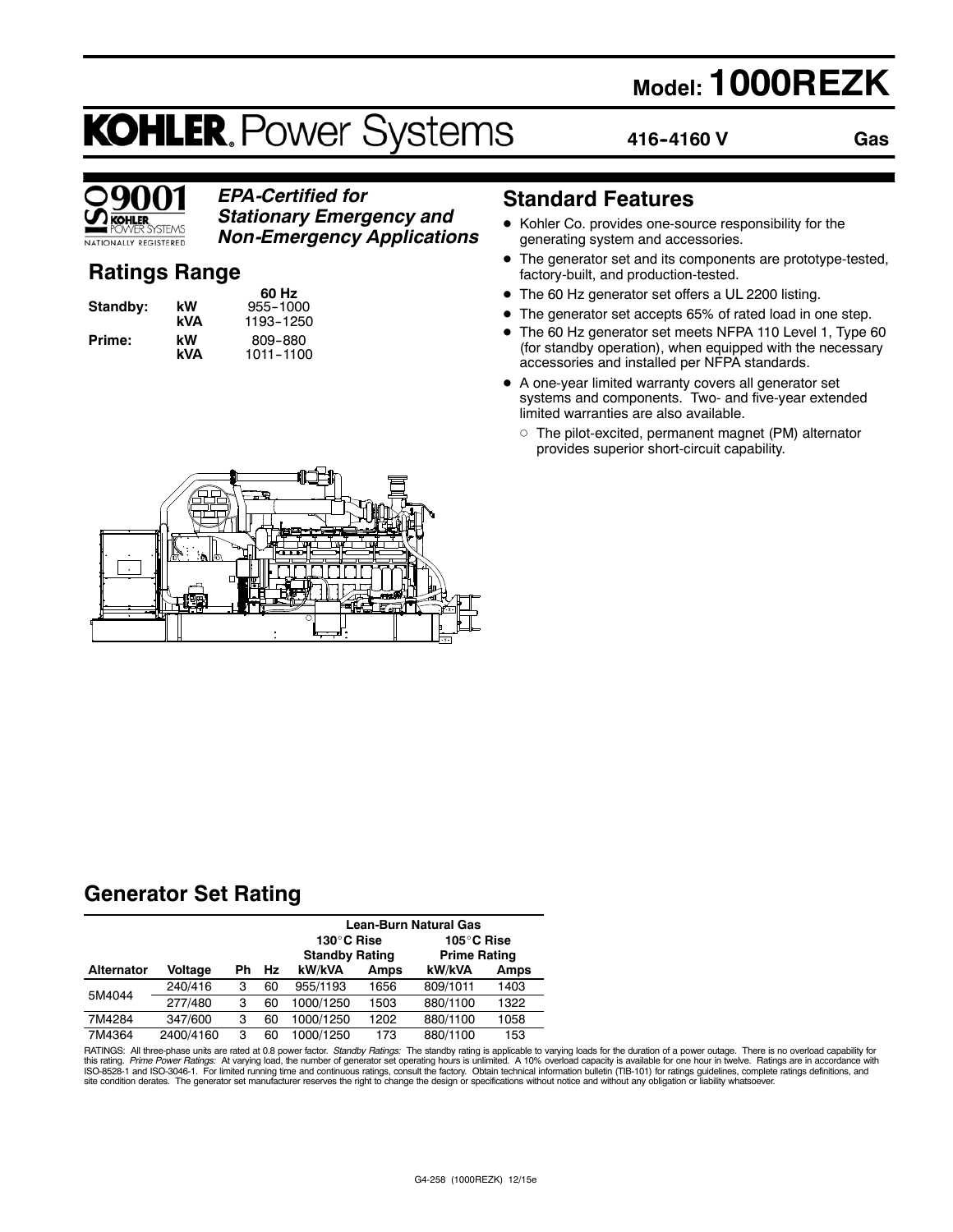## **Alternator Specifications**

| <b>Specifications</b>      |                                          | <b>Alternator</b>                                    |
|----------------------------|------------------------------------------|------------------------------------------------------|
| Type                       |                                          | 4-Pole, Rotating-Field                               |
| Exciter type               |                                          | Brushless, Permanent-<br><b>Magnet Pilot Exciter</b> |
| Voltage regulator          |                                          | Solid State, Volts/Hz                                |
| Insulation:                |                                          | NFMA MG1                                             |
| Material                   |                                          | Class H, Synthetic,<br>Nonhygroscopic                |
| Temperature rise           |                                          | 130°C Standby                                        |
|                            |                                          | 105°C Prime                                          |
| Bearing: quantity, type    |                                          | 1, Sealed                                            |
| Coupling                   |                                          | Flexible Disc                                        |
| Amortisseur windings       |                                          | Full                                                 |
|                            | Voltage regulation, no-load to full-load | DVR2000EC+                                           |
| Rotor balancing            |                                          | 125%                                                 |
| Unbalanced load capability |                                          | 100% of Rated Standby<br>Current                     |
| Peak motor starting kVA:   |                                          | (35% dip for voltages below)                         |
| 480 V                      | 5M4044 (4 bus bar)                       | 3900 (60Hz)                                          |
|                            | 600 V 7M4284 (4 bus bar)                 | 3200 (60Hz)                                          |
| 4160 V                     | 7M4364 (6 lead)                          | 3300 (60Hz)                                          |
|                            |                                          |                                                      |

**Engine**

## temperature rise and motor starting. • Sustained short-circuit current of up to 300% of the rated

• NEMA MG1, IEEE, and ANSI standards compliance for

- current for up to 10 seconds. • Sustained short-circuit current enabling downstream circuit breakers to trip without collapsing the alternator field.
- Self-ventilated and dripproof construction.
- Superior voltage waveform from a two-thirds pitch stator and skewed rotor.
- $\bullet$  Digital solid-state, volts-per-hertz voltage regulator with 0.25% no-load to full-load regulation.
- $\bullet$  Brushless alternator with brushless pilot exciter for excellent load response.

## **Application Data**

## **Exhaust**

| <b>Engine Specifications</b>                             |                                                   | <b>Exha</b>          |
|----------------------------------------------------------|---------------------------------------------------|----------------------|
| Manufacturer                                             | Dresser Rand                                      | Exha                 |
| Engine model                                             | SFGLD480                                          | Exha                 |
| Engine type                                              | 48 L, 4-Cycle, Turbocharged,<br>Charge Air-Cooled |                      |
| Cylinder arrangement                                     | $V-16$                                            | Exha                 |
| Displacement, L (cu. in.)                                | 47.9 (2921)                                       | dry e:               |
| Bore and stroke, mm (in.)                                | 152 x 165 (5.98 x 6.50)                           |                      |
| Compression ratio<br>Standby and Prime:                  | 9.2:1                                             | Maxir<br>kPa (       |
| Piston speed, m/min. (ft./min.)                          | 594 (1949)                                        | Engir                |
| Rated rpm                                                | 1800                                              |                      |
| Max. power at rated rpm, kWm (BHP)<br>Standby:<br>Prime: | 1060 (1421)<br>922 (1236)                         | Eng<br>Engi          |
| Cylinder head material                                   | Cast Iron                                         | <b>Batte</b>         |
| Crankshaft material                                      | Press-forge hardened and<br>tempered alloy steel  |                      |
| Governor: type                                           | Electronic                                        |                      |
| Frequency regulation, no-load to full-load               | Isochronous                                       | Starte               |
| Frequency regulation, steady state                       | ±0.5%                                             | <b>Batte</b><br>amps |
| Frequency                                                | Fixed                                             | Batte                |
| Air cleaner type, all models                             | Dry                                               |                      |

## **Exhaust System**

| Exhaust manifold type                                                                    | Wet                        |
|------------------------------------------------------------------------------------------|----------------------------|
| Exhaust flow at rated kW, kg/hr. (cfm)<br>Standby<br>Prime                               | 5820 (6601)<br>5300 (6010) |
| Exhaust temperature at rated kW,<br>dry exhaust, $^{\circ}$ C ( $^{\circ}$ F)<br>Standby | 449 (840)                  |
| Prime                                                                                    | 453 (847)                  |
| Maximum allowable back pressure,<br>kPa (in. Hg)                                         | 4.5(1.3)                   |
| Engine exhaust outlet size, mm (in.)                                                     | see ADV drawing            |

## **Engine Electrical**

#### **Engine Electrical System**

| Battery charger:                                                        |            |
|-------------------------------------------------------------------------|------------|
| Ground (negative/positive)                                              | Negative   |
| Volts (DC)                                                              | 24         |
| Ampere rating                                                           | 40         |
| Starter motor rated voltage (DC)                                        | 24         |
| Battery, recommended cold cranking<br>amps (CCA): Qty., CCA rating each | Four, 1400 |
| Battery voltage (DC)                                                    | 12         |
|                                                                         |            |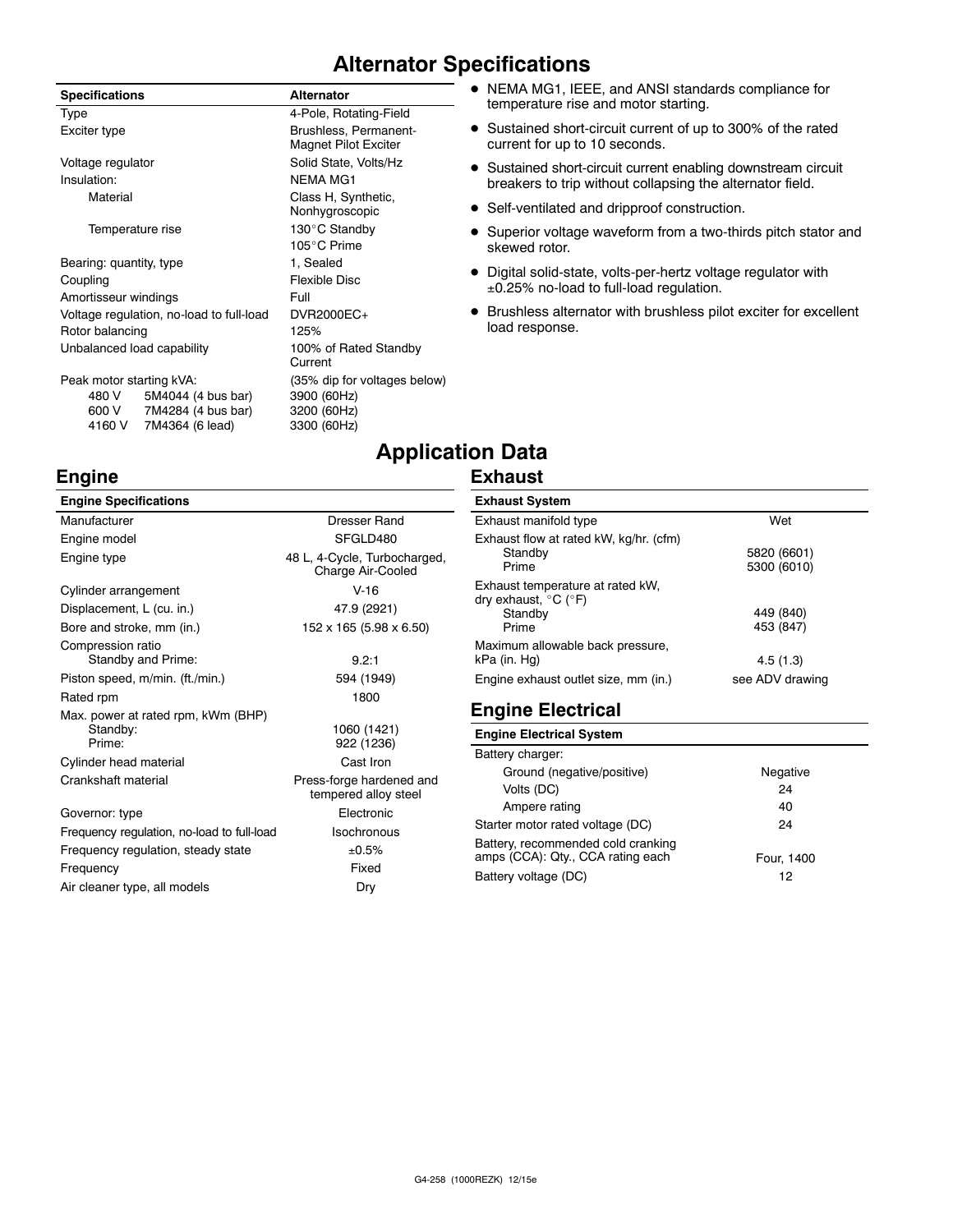## **Fuel**

## **Application Data**

### **Fuel System - Lean Burn** Fuel type Natural Gas Fuel supply line inlet DN 80 Natural gas fuel supply pressure, kPa  $(n. H<sub>2</sub>O)$  8-15 (32-60) Fuel supply pressure, measured at the generator set fuel inlet downstream of any fuel system equipment accessories.

| <b>Pipeline Nat. Gas</b> |
|--------------------------|
| >75.0                    |
| 2.0                      |
|                          |
| <5                       |
| <10                      |
| $< 80\%$                 |
| $37.5 - 42 (950 - 1050)$ |
|                          |

## **Lubrication**

| <b>Lubricating System</b>                  |                      |
|--------------------------------------------|----------------------|
| Type                                       | <b>Full Pressure</b> |
| Oil pan capacity, L (gt.)                  | 233 (246)            |
| Oil filter: quantity, type                 | 3, Cartridge         |
| Oil cooler                                 | Water-Cooled         |
| $\mathbf{A}$ - $\mathbf{B}$ - $\mathbf{A}$ |                      |

## **Cooling**

### **Engine Cooling System**

| Ambient temperature, $^{\circ}$ C ( $^{\circ}$ F)<br>Standard<br>With cold weather kit        | 0 (32) to 50 (122)<br>-18 to 50 (0 to 122) |
|-----------------------------------------------------------------------------------------------|--------------------------------------------|
| Engine jacket water capacity, L (gal.)                                                        | 250 (66.0)                                 |
| Rated engine jacket water flow, Lpm (gpm)                                                     | 1667 (440)                                 |
| Heat rejected to cooling water at rated kW,<br>wet exhaust, kW (Btu/min.)<br>Standby<br>Prime | 1090 (61990)<br>998 (56760)                |
| Water pump type                                                                               | Centrifugal - Mechanical<br>Drive          |
| Engine cooling connections<br>Water inlet:<br>Water outlet:                                   | DN 100<br>DN 80                            |
| Pumping head at rated flow, kPa (psi)                                                         | 232 (33.6)                                 |
| Engine restriction at rated flow, kPa (psi)                                                   | 38(5.5)                                    |
| Max. allowable restriction<br>external to the engine, kPa (psi)                               | 194 (28.1)                                 |
| Max. engine coolant pressure, kPa (psi)                                                       | 400 (58.0)                                 |
| Max. engine outlet coolant temp., $^{\circ}$ C ( $^{\circ}$ F)                                | 90 (194)                                   |
| NPSH limit at 84°C, kPa (psi), absolute                                                       | 40 (5.8)                                   |

## **Operation Requirements**

#### **Air Requirements**

| Combustion air, kg/hr. (cfm)† |             |
|-------------------------------|-------------|
| Standby                       | 5610 (2751) |
| Prime                         | 5100 (2501) |
| Heat rejected to ambient air: |             |
| Engine, kW (Btu/min.)         |             |
| Standby                       | 48 (2730)   |
| Prime                         | 46 (2616)   |
| Alternator, kW (Btu/min.)     | 49 (2810)   |
|                               |             |

 $\dagger$  Air density = 1.20 kg/m<sup>3</sup> (0.075 lbm/ft<sup>3</sup>)

| <b>Fuel Consumption:</b>                         |     |                       |
|--------------------------------------------------|-----|-----------------------|
| Natural Gas, m <sup>3</sup> /hr. (cfh) at % load |     | <b>Standby Rating</b> |
| 100%                                             | 287 | (10135)               |
| 75%                                              | 221 | (7804)                |
| 50%                                              | 156 | (5509)                |
| 25%                                              | 91  | (3213)                |
| Natural Gas, m <sup>3</sup> /hr. (cfh) at % load |     | <b>Prime Rating</b>   |
| 100%                                             | 260 | (9181)                |
|                                                  |     |                       |
| 75%                                              | 202 | (7133)                |
| 50%                                              | 143 | (5049)                |
| 25%                                              | 85  | (3001)                |

 $\ddot{\text{*}}$  Nominal fuel rating: Natural gas, 37 MJ/m<sup>3</sup> (1000 Btu/ft.<sup>3</sup>)

## **Controller**



#### **Decision-Maker<sup>®</sup> 8000 Controller**

Provides advanced control, system monitoring, and system diagnostics with remote monitoring capabilities for paralleling multiple generator sets.

- Large, color display with intuitive local data access
- $\bullet$  Measurements are selectable in metric or English units
- Communication with serial (RS485) and Ethernet (RJ45)
- Stores up to 4000 records in Event History
- Data logging and trending for easy troubleshooting
- USB flash disk for file storage of data
- $\bullet$  Integrated PLC programmable function for advanced input and output configuration
- D Supports paralleling up to 32 generators (with paralleling option)